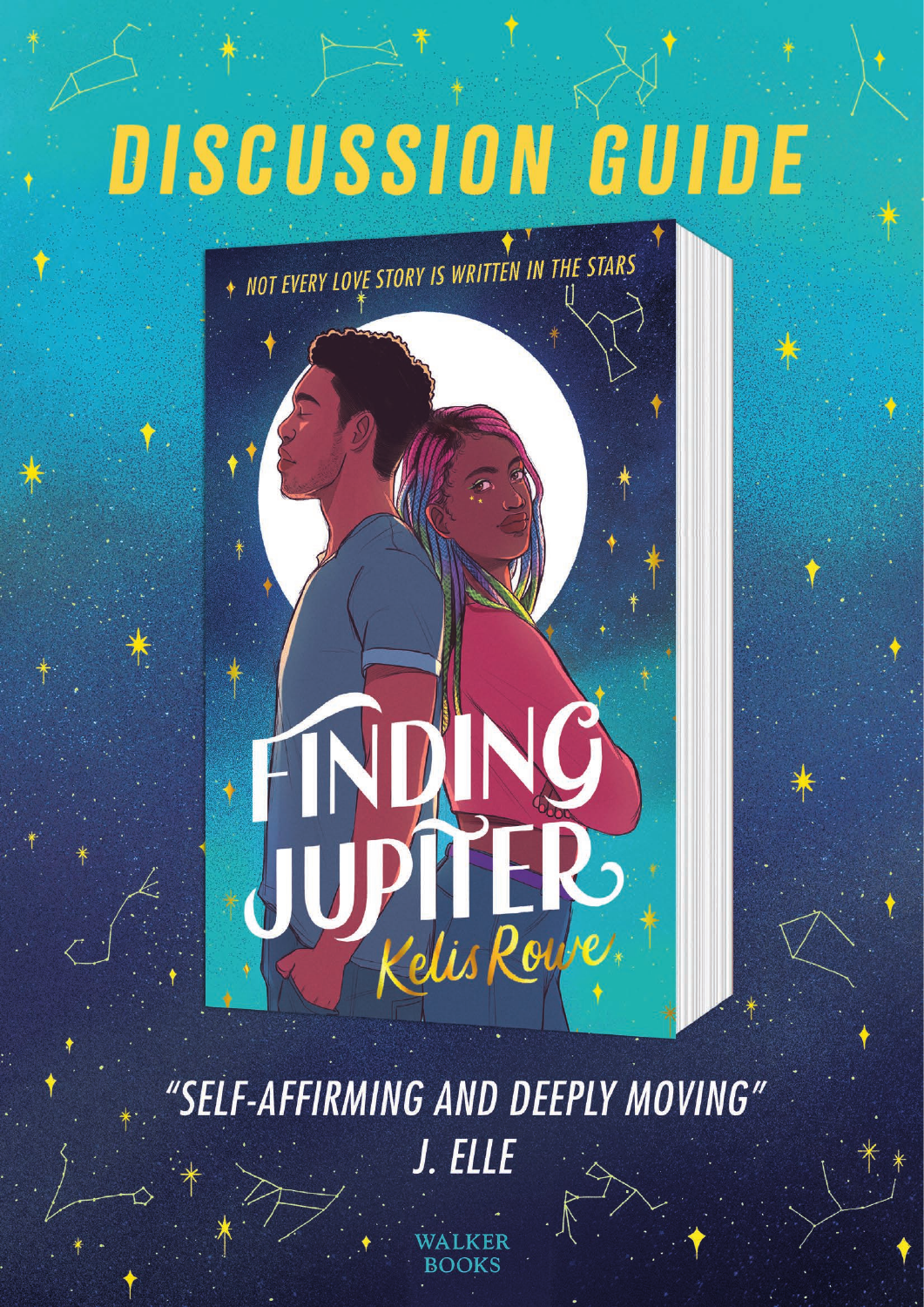

# DISCUSSION GUIDE FOR WALKER BOOKS

#### **ABOUT THE BOOK**

*Finding Jupiter*, Rowe's debut novel, is a deeply thoughtful YA romance, offering an authentic exploration of first love against a backdrop of mystery and the secrets of family. Rich with themes and topics for discussion, the novel traverses love, loss, expectation, truth and beauty, art, and our futures and our pasts, all through the nascent relationship of Ray and Orion, starcrossed teens in their last summer before college. As past tragedies sow the seeds of the future, they must work out how they really feel about each other, and which risks are worth taking.

#### **ABOUT THE AUTHOR**

Kelis Rowe is a debut author and alum of Pitch Wars, the volunteer-run mentoring programme for aspiring writers. Kelis's passion for writing contemporary YA comes from her own experiences growing up as a Black teenager in Memphis and yearning to see her experience of first love, its scope and its nature, on the pages of the books she read. She is now based in Texas, USA.

#### **GENERAL INTRODUCTION:**

As a novel containing themes of familial loss, grief, sex and relationships, adolescent pressure and the impact of life choices, there is much to unpick. Discussion leaders should ensure that adequate support is available to any member affected by discussion of these topics, and that appropriate signposting and guidance is on hand. All members should feel able to contribute as they feel comfortable doing, given opportunities to engage, express themselves and consider their responses.

#### **DISCUSSION QUESTIONS**

#### **Getting started:**

To begin with, ask for general thoughts on *Finding Jupiter*. What did members like about it? How did they feel about the characters? Was the book what they were expecting? If not, in what ways? Would anyone like to expand on their feelings about the novel?

#### **1. Finding Jupiter**

**WALKER BOOKS** 

"If you tell people your name's Jupiter, they have questions, you know?" – p. 136

Why is the title of the novel *Finding Jupiter*? Which Jupiter is being found? Discuss the implication of self-discovery, against the more conventional romance of stargazing, that comes up during the story. Does the name Ray – the one Jupiter is known by – carry additional meaning, as well as being her father's? If so, what does anyone think this suggests?

> www.walker.co.uk @WalkerBooksYA @WalkerBooksYA

*Finding Jupiter* Discussion Guide *©* 2022 Walker Books Ltd. All Rights Reserved. Written by Ben O'Donnell